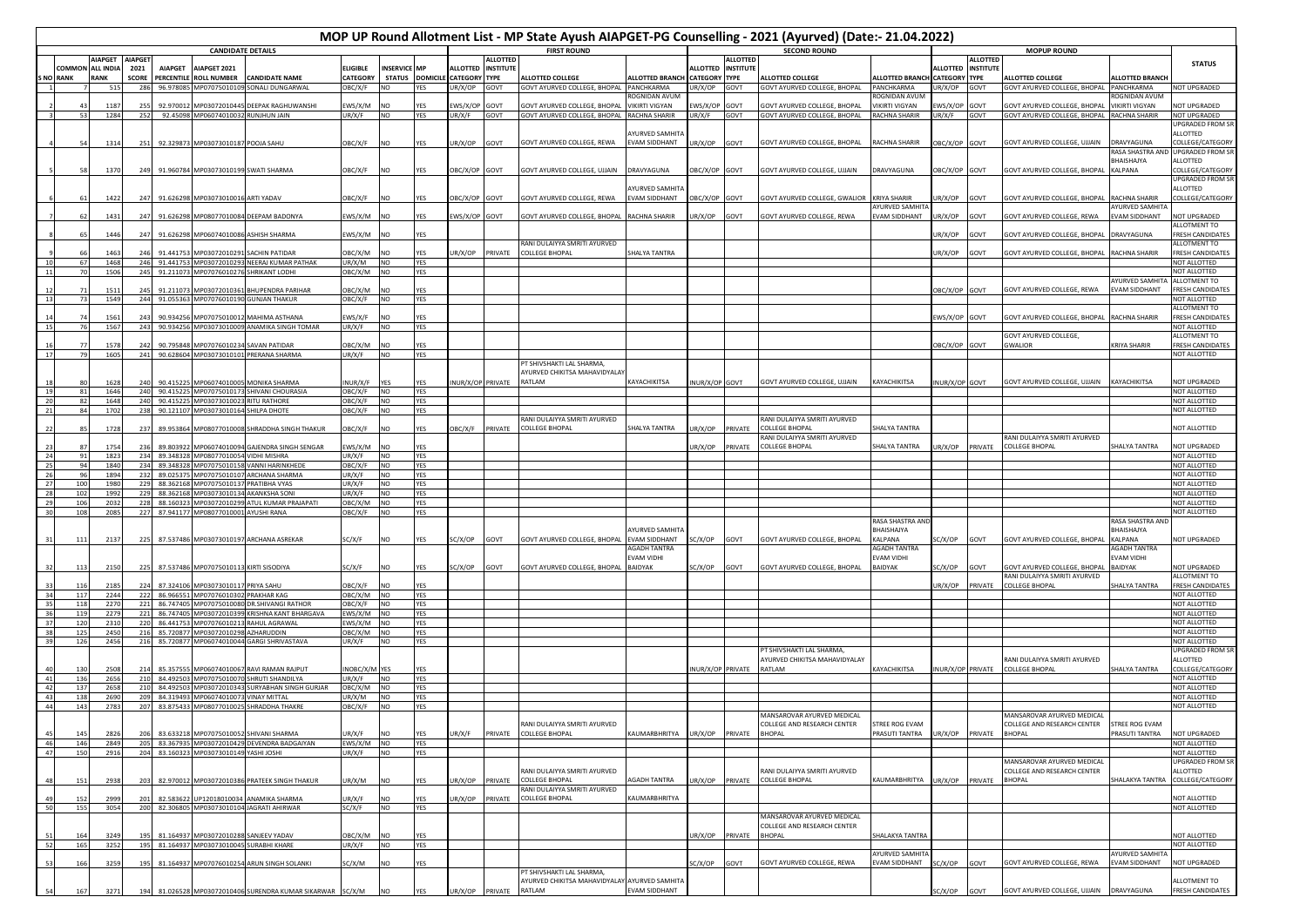|     |                | <b>CANDIDATE DETAILS</b> |                |                |                                       |                                                |                 |                |                 | <b>FIRST ROUND</b>   |                 |                                            |                               |                    | <b>SECOND ROUND</b> |                                      |                               |                    |                 | <b>MOPUP ROUND</b>                   |                        |                         |  |  |
|-----|----------------|--------------------------|----------------|----------------|---------------------------------------|------------------------------------------------|-----------------|----------------|-----------------|----------------------|-----------------|--------------------------------------------|-------------------------------|--------------------|---------------------|--------------------------------------|-------------------------------|--------------------|-----------------|--------------------------------------|------------------------|-------------------------|--|--|
|     |                |                          | IAPGET AIAPGET |                |                                       |                                                |                 |                |                 |                      | <b>ALLOTTED</b> |                                            |                               |                    | <b>ALLOTTED</b>     |                                      |                               |                    | <b>ALLOTTED</b> |                                      |                        | <b>STATUS</b>           |  |  |
|     | OMMON:         | ALL INDIA                | 2021           | <b>AIAPGET</b> | AIAPGET 2021                          |                                                | <b>ELIGIBLE</b> | INSERVICE MP   |                 | ALLOTTED INSTITUTE   |                 |                                            |                               | ALLOTTED INSTITUTE |                     |                                      |                               | ALLOTTED INSTITUTE |                 |                                      |                        |                         |  |  |
|     | <b>NO RANK</b> | RANK                     | <b>SCORE</b>   |                | PERCENTILE ROLL NUMBER                | CANDIDATE NAME                                 | CATEGORY        |                | STATUS DOMICILE | <b>CATEGORY TYPE</b> |                 | ALLOTTED COLLEGE                           | ALLOTTED BRANCH CATEGORY TYPE |                    |                     | <b>ALLOTTED COLLEGE</b>              | ALLOTTED BRANCH CATEGORY TYPE |                    |                 | <b>ALLOTTED COLLEGE</b>              | <b>ALLOTTED BRANCH</b> |                         |  |  |
| 55  | 170            | 3379                     | 191            |                | 80.461361 MP03073010043 SONAM NEMA    |                                                | OBC/X/F         | NO.            | <b>YES</b>      |                      |                 |                                            |                               |                    |                     |                                      |                               |                    |                 |                                      |                        | <b>VOT ALLOTTED</b>     |  |  |
|     |                |                          |                |                |                                       |                                                |                 |                |                 |                      |                 | PT SHIVSHAKTI LAL SHARMA,                  |                               |                    |                     | PT SHIVSHAKTI LAL SHARMA,            |                               |                    |                 |                                      |                        |                         |  |  |
|     |                |                          |                |                |                                       |                                                |                 |                |                 |                      |                 | AYURVED CHIKITSA MAHAVIDYALA               |                               |                    |                     | AYURVED CHIKITSA MAHAVIDYALAY        |                               |                    |                 |                                      |                        |                         |  |  |
|     |                | 3500                     |                | 79.567474      | JP01013010136                         | <b>SANTOSH SHARMA</b>                          | JR/X/M          | JΩ             | YES             | R/X/OP               | PRIVATE         | <b>RATI AM</b>                             | KAYACHIKITSA                  | UR/X/OP            | PRIVATE             | RATLAM                               | KAYACHIKITSA                  |                    |                 |                                      |                        | <b>IOT ALLOTTED</b>     |  |  |
|     | 175            | 3510                     | 187            |                | 79.567474 MP03073010029 ARTI SOLANKI  |                                                | DBC/X/F         | NO.            | <b>YES</b>      |                      |                 |                                            |                               |                    |                     |                                      |                               |                    |                 |                                      |                        | NOT ALLOTTED            |  |  |
|     |                |                          |                |                |                                       |                                                |                 |                |                 |                      |                 | ANI DULAIYYA SMRITI AYURVED                |                               |                    |                     | ANI DULAIYYA SMRITI AYURVED          |                               |                    |                 | ANI DULAIYYA SMRITI AYURVED          |                        |                         |  |  |
|     |                |                          |                |                |                                       |                                                |                 |                |                 |                      |                 |                                            |                               |                    |                     |                                      |                               |                    |                 |                                      |                        |                         |  |  |
|     |                | 3589                     |                | 79.04267       |                                       | MP06074010046 PREETI PARASHAR                  | WS/X/F          | 10             | YES             | JR/X/OP              | PRIVATE         | <b>COLLEGE BHOPAL</b>                      | PANCHKARMA                    | JR/X/OP            | PRIVATE             | COLLEGE BHOPAL                       | KAUMARBHRITYA                 | IR/X/OP            | PRIVATE         | <b>COLLEGE BHOPAL</b>                | KAUMARBHRITYA          | <b>VOT UPGRADED</b>     |  |  |
|     |                |                          |                |                |                                       |                                                |                 |                |                 |                      |                 |                                            |                               |                    |                     |                                      |                               |                    |                 | <sup>PT</sup> SHIVSHAKTI LAL SHARMA, |                        |                         |  |  |
|     |                |                          |                |                |                                       |                                                |                 |                |                 |                      |                 | RANI DULAIYYA SMRITI AYURVED               |                               |                    |                     |                                      |                               |                    |                 | AYURVED CHIKITSA MAHAVIDYALA         |                        | LLOTMENT TO             |  |  |
|     | 178            | 3665                     | 18             |                | 78.662053 MP08077010038 RASHMI NEMA   |                                                | NSC/X/F         | YES            | YES             | NUR/X/OP PRIVATE     |                 | <b>COLLEGE BHOPAL</b>                      | <b>KAUMARBHRITYA</b>          |                    |                     |                                      |                               | NSC/X/OP PRIVATE   |                 | RATLAM                               | PANCHKARMA             | RESH CANDIDATES         |  |  |
|     |                |                          |                |                |                                       |                                                |                 |                |                 |                      |                 |                                            |                               |                    |                     |                                      |                               |                    |                 | GOVT AYURVED COLLEGE,                |                        | <b>ALLOTMENT TO</b>     |  |  |
|     |                | 3673                     |                | 78.66205       | MP07075010098                         | NUPUR KARODIWAL                                | C/X/F           |                | YES             |                      |                 |                                            |                               |                    |                     |                                      |                               | C/X/OP             | <b>GOVT</b>     | <b>GWALIOR</b>                       | <b>KRIYA SHARIR</b>    | <b>RESH CANDIDATES</b>  |  |  |
|     | 181            | 3759                     | 181            |                | 78.258362 MP08077010056 NIKITA MISHRA |                                                | EWS/X/F         | <b>NO</b>      | <b>YES</b>      |                      |                 |                                            |                               |                    |                     |                                      |                               |                    |                 |                                      |                        | NOT ALLOTTED            |  |  |
|     | 183            | 3808                     | 180            |                | 78.004614 MP06074010045 ARTI NAROLIYA |                                                | SC/X/F          | <b>NO</b>      | YES             |                      |                 |                                            |                               |                    |                     |                                      |                               |                    |                 |                                      |                        | NOT ALLOTTED            |  |  |
| 63  | 187            | 3860                     | 178            |                |                                       | 77.623991 MP03072010312 SHYAM SANGTANI         | EWS/X/M NO      |                | YES             |                      |                 |                                            |                               |                    |                     |                                      |                               |                    |                 |                                      |                        | NOT ALLOTTED            |  |  |
|     |                |                          |                |                |                                       |                                                |                 |                |                 |                      |                 |                                            |                               |                    |                     |                                      |                               |                    |                 |                                      |                        |                         |  |  |
|     |                |                          |                |                |                                       |                                                |                 |                |                 |                      |                 |                                            |                               |                    |                     |                                      |                               |                    |                 | PT SHIVSHAKTI LAL SHARMA             |                        |                         |  |  |
|     |                |                          |                |                |                                       |                                                |                 |                |                 |                      |                 |                                            |                               |                    |                     |                                      |                               |                    |                 | AYURVED CHIKITSA MAHAVIDYALA         |                        | <b>ILLOTMENT TO</b>     |  |  |
|     |                | 3968                     |                | 76.83967       |                                       | MP07075010136 PRANJALI BHARDWAJ                | NUR/X/F         |                | YES             |                      |                 |                                            |                               |                    |                     |                                      |                               | NUR/X/OP PRIVATE   |                 | RATLAM                               | KAYACHIKITSA           | <b>RESH CANDIDATES</b>  |  |  |
| 65  | 193            | 4017                     |                |                |                                       | 174 76.632065 MP08077010032 NEELAM CHAKRAVARTY | SC/X/F          | <b>NO</b>      | YES             |                      |                 |                                            |                               |                    |                     |                                      |                               |                    |                 |                                      |                        | NOT ALLOTTED            |  |  |
|     |                |                          |                |                |                                       |                                                |                 |                |                 |                      |                 |                                            |                               |                    |                     | RANI DULAIYYA SMRITI AYURVED         |                               |                    |                 | RANI DULAIYYA SMRITI AYURVED         |                        |                         |  |  |
|     | 191            | 4062                     | 17             | 76.33794       |                                       | MP03072010441 RAHUL SOUDAWAT                   | :WS/X/M         | NO.            | YFS             |                      |                 |                                            |                               | IR/X/OP            | PRIVATE             | COLLEGE BHOPAL                       | <b>PANCHKARMA</b>             | JR/X/OP            | PRIVATE         | <b>COLLEGE BHOPAL</b>                | PANCHKARMA             | <b>NOT UPGRADED</b>     |  |  |
|     |                |                          |                |                |                                       |                                                |                 |                |                 |                      |                 |                                            |                               |                    |                     |                                      | RASA SHASTRA AN               |                    |                 |                                      | RASA SHASTRA AN        |                         |  |  |
|     |                |                          |                |                |                                       |                                                |                 |                |                 |                      |                 |                                            |                               |                    |                     |                                      | <b>BHAISHAJYA</b>             |                    |                 |                                      | BHAISHAJYA             |                         |  |  |
|     | 198            | 418                      | 17             |                | 75.807382 MP07076010179 HEMA BORYALE  |                                                | T/X/F           | N <sub>O</sub> | <b>YFS</b>      | T/X/OP               | GOVT            | GOVT AYURVED COLLEGE, BHOPAL RACHNA SHARIR |                               | ST/X/F             | GOVT                | GOVT AYURVED COLLEGE, BHOPAL         | KALPANA                       | ST/X/F             | <b>GOVT</b>     | GOVT AYURVED COLLEGE, BHOPAL         | KALPANA                | NOT UPGRADED            |  |  |
| 68  | 199            | 4198                     | 170            |                | 75.484429 MP08077010014 ARTI DIXIT    |                                                | INUR/X/F        | <b>YES</b>     | <b>YES</b>      |                      |                 |                                            |                               |                    |                     |                                      |                               |                    |                 |                                      |                        | NOT ALLOTTED            |  |  |
| 69  | 200            | 4203                     | 170            | 75.484429      |                                       | MP06074010004 MAHIMA SHARMA                    | :WS/X/F         | NO.            | <b>YES</b>      |                      |                 |                                            |                               |                    |                     |                                      |                               |                    |                 |                                      |                        | NOT ALLOTTED            |  |  |
|     |                |                          |                |                |                                       |                                                |                 |                |                 |                      |                 |                                            |                               |                    |                     |                                      |                               |                    |                 |                                      |                        |                         |  |  |
|     | 201            | 4217                     | 170            | 75.484429      |                                       | 1P07075010035 RASHMI JAIN                      | WS/X/F          | NO.            | <b>YES</b>      |                      |                 |                                            |                               |                    |                     |                                      |                               |                    |                 |                                      |                        | NOT ALLOTTED            |  |  |
| 71  | 204            | 4385                     | 166            | 74.480969      | MP03072010363 PUNEET SINGH            |                                                | INUR/X/M        | YES            | <b>YES</b>      |                      |                 |                                            |                               |                    |                     |                                      |                               |                    |                 |                                      |                        | NOT ALLOTTED            |  |  |
| 72  | 207            | 4532                     | 164            | 73.846598      |                                       | MP03073010133 NAINSI RATHORE                   | OBC/X/F         | <b>NO</b>      | <b>YES</b>      |                      |                 |                                            |                               |                    |                     |                                      |                               |                    |                 |                                      |                        | NOT ALLOTTED            |  |  |
|     |                |                          |                |                |                                       |                                                |                 |                |                 |                      |                 |                                            |                               |                    |                     | PT SHIVSHAKTI LAL SHARMA,            |                               |                    |                 |                                      |                        |                         |  |  |
|     |                |                          |                |                |                                       |                                                |                 |                |                 |                      |                 |                                            |                               |                    |                     | AYURVED CHIKITSA MAHAVIDYALAY        |                               |                    |                 |                                      |                        |                         |  |  |
|     | 21             | 4657                     |                | 72.73933       | MP06074010083 ANIL JATAV              |                                                | NSC/X/M         | <b>YES</b>     |                 |                      |                 |                                            |                               | NSC/X/OP PRIVATE   |                     | RATLAM                               | <b>ANCHKARMA</b>              |                    |                 |                                      |                        | <b>VOT ALLOTTED</b>     |  |  |
|     |                |                          |                |                |                                       |                                                |                 |                |                 |                      |                 | MANSAROVAR AYURVED MEDICAL                 |                               |                    |                     | MANSAROVAR AYURVED MEDICAL           |                               |                    |                 | MANSAROVAR AYURVED MEDICAL           |                        |                         |  |  |
|     |                |                          |                |                |                                       |                                                |                 |                |                 |                      |                 | COLLEGE AND RESEARCH CENTER                | <b>STREE ROG EVAM</b>         |                    |                     | COLLEGE AND RESEARCH CENTER          | <b>STREE ROG EVAM</b>         |                    |                 | COLLEGE AND RESEARCH CENTER          | <b>STREE ROG EVAM</b>  |                         |  |  |
|     |                |                          |                |                |                                       |                                                |                 |                |                 |                      |                 |                                            |                               |                    |                     |                                      |                               |                    |                 |                                      |                        |                         |  |  |
|     | 215            | 4826                     |                | 72.024222      |                                       | MP03073010125 PRATEETI MESHRAM                 | C/X/F           | <b>NO</b>      | <b>YES</b>      | SC/X/F               | PRIVATE         | BHOPAL                                     | PRASUTI TANTRA                | SC/X/F             | PRIVATE             | <b>BHOPAL</b>                        | PRASUTI TANTRA                | SC/X/F             | PRIVATE         | <b>BHOPAL</b>                        | PRASUTI TANTRA         | NOT UPGRADED            |  |  |
|     |                |                          |                |                |                                       |                                                |                 |                |                 |                      |                 | GOVT AYURVED COLLEGE,                      |                               |                    |                     |                                      |                               |                    |                 |                                      |                        |                         |  |  |
|     |                | 4908                     |                | 71.51095       | MP07075010096 SUMITRA                 |                                                | T/X/F           | NΟ             | <b>/FS</b>      | T/X/OP               | <b>GOVT</b>     | GWALIOR                                    | KRIYA SHARIR                  | T/X/OP             | <b>TVO</b>          | <b>GOVT AYURVED COLLEGE, BHOPAL</b>  | RACHNA SHARIR                 | T/X/OP             | <b>TVO</b>      | GOVT AYURVED COLLEGE, BHOPAL         | <b>RACHNA SHARIR</b>   | <b>IOT UPGRADED</b>     |  |  |
|     |                |                          |                |                |                                       |                                                |                 |                |                 |                      |                 | RANI DULAIYYA SMRITI AYURVED               |                               |                    |                     | RANI DULAIYYA SMRITI AYURVED         |                               |                    |                 | RANI DULAIYYA SMRITI AYURVED         |                        | ALLOTMENT TO            |  |  |
|     |                | 4940                     |                | 71.51095       |                                       | MP03073010140 PRATISHTHA DWIVEDI               | WS/X/F          | NO             | <b>/ES</b>      | WS/X/OP PRIVATE      |                 | COLLEGE BHOPAL                             | PANCHKARMA                    |                    | WS/X/OP PRIVATE     | <b>COLLEGE BHOPAL</b>                | <b>ANCHKARMA</b>              | IR/X/OP            | PRIVATE         | <b>COLLEGE BHOPAL</b>                | KAUMARBHRITYA          | <b>RESH CANDIDATES</b>  |  |  |
|     | 223            | 5067                     |                | 70.59400       |                                       | 1P03072010294 MAHENDRA HARIVANSHI              | C/X/M           | NO.            | YES             |                      |                 |                                            |                               |                    |                     |                                      |                               |                    |                 |                                      |                        | NOT ALLOTTED            |  |  |
|     | 225            | 5133                     |                | 70.259516      |                                       | MP03073010228 RUKHSANA SHEIKH                  | DBC/X/F         | NO             | YES             |                      |                 |                                            |                               |                    |                     |                                      |                               |                    |                 |                                      |                        | NOT ALLOTTED            |  |  |
|     |                |                          |                |                |                                       |                                                |                 |                |                 |                      |                 | MANSAROVAR AYURVED MEDICAL                 |                               |                    |                     | MANSAROVAR AYURVED MEDICAL           |                               |                    |                 |                                      |                        |                         |  |  |
|     |                |                          |                |                |                                       |                                                |                 |                |                 |                      |                 | COLLEGE AND RESEARCH CENTER                |                               |                    |                     |                                      |                               |                    |                 |                                      |                        |                         |  |  |
|     |                |                          |                |                |                                       |                                                |                 |                |                 |                      |                 |                                            |                               |                    |                     | COLLEGE AND RESEARCH CENTER          |                               |                    |                 |                                      |                        |                         |  |  |
|     | 226            | 5179                     |                |                |                                       | 69.925029 MP03073010054 KHUSHBOO GULWANI       | JR/X/F          | NO.            |                 | JR/X/F               | PRIVATE         | BHOPAL                                     | HALAKYA TANTRA                | UR/X/F             | <b>PRIVATE</b>      | <b>BHOPAL</b>                        | HAI AKYA TANTR                |                    |                 |                                      |                        | <b>IOT ALLOTTED</b>     |  |  |
|     |                |                          |                |                |                                       |                                                |                 |                |                 |                      |                 |                                            | AYURVED SAMHIT                |                    |                     |                                      |                               |                    |                 | GOVT AYURVED COLLEGE,                |                        |                         |  |  |
|     | 227            | 5190                     | -15            | 69.925029      |                                       | MP03072010452 NAGENDRA KUMAR SONWANI           | ST/X/M          | <b>NO</b>      | YES             | ST/X/OP              | GOVT            | GOVT AYURVED COLLEGE, REWA                 | VAM SIDDHANT                  | ST/X/OP            | GOVT                | GOVT AYURVED COLLEGE, GWALIOR        | KRIYA SHARIR                  | ST/X/OP            | GOVT            | <b>GWALIOR</b>                       | KRIYA SHARIR           | <b>NOT UPGRADED</b>     |  |  |
|     |                |                          |                |                |                                       |                                                |                 |                |                 |                      |                 | PT SHIVSHAKTI LAL SHARMA,                  |                               |                    |                     | PT SHIVSHAKTI LAL SHARMA,            |                               |                    |                 | MANSAROVAR AYURVED MEDICAL           |                        |                         |  |  |
|     |                |                          |                |                |                                       |                                                |                 |                |                 |                      |                 | AYURVED CHIKITSA MAHAVIDYAL                |                               |                    |                     | AYURVED CHIKITSA MAHAVIDYALAY        |                               |                    |                 | COLLEGE AND RESEARCH CENTER          |                        | <b>LLOTMENT TO</b>      |  |  |
|     | 238            | 5671                     | 14             |                |                                       | 67.295271 MP03072010331 RISHABH DWIVEDI        | JR/X/M          | <b>NO</b>      | <b>YES</b>      | JR/X/OP              | PRIVATE         | RATLAM                                     | <b>ANCHKARMA</b>              | JR/X/OP PRIVATE    |                     | RATLAM                               | <b>PANCHKARMA</b>             | IR/X/OP            | PRIVATE         | <b>BHOPAL</b>                        | <b>HALAKYA TANTRA</b>  | FRESH CANDIDATES        |  |  |
|     |                |                          |                |                |                                       |                                                |                 |                |                 |                      |                 |                                            |                               |                    |                     |                                      |                               |                    |                 |                                      |                        | JPGRADED FROM SR        |  |  |
|     |                |                          |                |                |                                       |                                                |                 |                |                 |                      |                 | RANI DULAIYYA SMRITI AYURVED               |                               |                    |                     | RANI DULAIYYA SMRITI AYURVED         |                               |                    |                 | RANI DULAIYYA SMRITI AYURVED         |                        | ALLOTTED                |  |  |
|     |                | 5844                     |                | 66.245675      |                                       |                                                | IR/X/F          |                | YFS             |                      | PRIVATE         | <b>COLLEGE BHOPAL</b>                      | ANCHKARMA                     | JR/X/F             |                     | <b>COLLEGE BHOPAL</b>                | <b>ANCHKARMA</b>              |                    |                 | <b>COLLEGE BHOPAL</b>                | KAUMARBHRITYA          | COLLEGE/CATEGORY        |  |  |
|     |                |                          |                |                |                                       | MP03073010152 NIKEETA CHOUDHARY                |                 |                |                 | JR/X/F               |                 |                                            |                               |                    | PRIVATE             |                                      |                               | IR/X/F             | PRIVATE         |                                      |                        |                         |  |  |
| 83  | 242            | 5859                     | 139            |                |                                       | 65.957324 MP03073010107 UMA KUSHWAH            | INOBC/X/F YES   |                | YES             |                      |                 |                                            |                               |                    |                     |                                      |                               |                    |                 |                                      |                        | NOT ALLOTTED            |  |  |
|     |                |                          |                |                |                                       |                                                |                 |                |                 |                      |                 |                                            |                               |                    |                     |                                      |                               |                    |                 |                                      |                        | <b>JPGRADED FROM SR</b> |  |  |
|     |                |                          |                |                |                                       |                                                |                 |                |                 |                      |                 | RANI DULAIYYA SMRITI AYURVED               |                               |                    |                     | RANI DULAIYYA SMRITI AYURVED         |                               |                    |                 | RANI DULAIYYA SMRITI AYURVED         |                        | <b>ILLOTTED</b>         |  |  |
|     |                | 6085                     |                |                | 64.354095 MP03073010085 NIDHI SINGHAI |                                                | IR/X/F          | NΩ             | YFS             | JR/X/F               | PRIVATE         | <b>COLLEGE BHOPAL</b>                      | <b>GADH TANTRA</b>            | JR/X/OP PRIVATE    |                     | <b>COLLEGE BHOPAL</b>                | <b>SWASTHAVRITTA</b>          | IR/X/F             | PRIVATE         | <b>COLLEGE BHOPAL</b>                | <b>ANCHKARMA</b>       | COLLEGE/CATEGORY        |  |  |
|     | 249            | 6306                     | 132            |                |                                       | 63.316032 MP07075010114 MANJULI KARTIKEY       | C/X/F           | <b>NO</b>      | <b>YES</b>      |                      |                 |                                            |                               |                    |                     |                                      |                               |                    |                 |                                      |                        | NOT ALLOTTED            |  |  |
|     |                |                          |                |                |                                       |                                                |                 |                |                 |                      |                 |                                            |                               |                    |                     | MANSAROVAR AYURVED MEDICAL           |                               |                    |                 |                                      |                        |                         |  |  |
|     |                |                          |                |                |                                       |                                                |                 |                |                 |                      |                 |                                            |                               |                    |                     | COLLEGE AND RESEARCH CENTER          | <b>AYURVED SAMHIT</b>         |                    |                 |                                      |                        |                         |  |  |
|     | 251            | 6380                     |                | 63.010381      |                                       | MP08077010015 SHALINI TIWARI                   | :WS/X/F         | NO.            | YES             |                      |                 |                                            |                               | WS/X/OP PRIVATE    |                     | <b>BHOPA</b>                         | VAM SIDDHANT                  |                    |                 |                                      |                        | <b>IOT ALLOTTED</b>     |  |  |
|     |                |                          |                |                |                                       |                                                |                 |                |                 |                      |                 | PT SHIVSHAKTI LAL SHARMA,                  |                               |                    |                     | <sup>PT</sup> SHIVSHAKTI LAL SHARMA, |                               |                    |                 |                                      |                        | JPGRADED FROM SR        |  |  |
|     |                |                          |                |                |                                       |                                                |                 |                |                 |                      |                 | AYURVED CHIKITSA MAHAVIDYALA               |                               |                    |                     |                                      |                               |                    |                 | RANI DULAIYYA SMRITI AYURVED         |                        | <b>ILLOTTED</b>         |  |  |
|     |                |                          |                |                |                                       |                                                |                 |                |                 |                      |                 |                                            |                               |                    |                     | AYURVED CHIKITSA MAHAVIDYALAY        |                               |                    |                 |                                      |                        |                         |  |  |
|     |                | 6486                     |                |                | 62.462514 MP07076010332 RAHUL NAGAR   |                                                | BC/X/M          |                | YFS             | BC/X/OP PRIVATE      |                 | MA ITAS                                    | <b>AYACHIKITSA</b>            | JR/X/OP            | PRIVATE             | ATI AM                               | <b>AYACHIKITSA</b>            | BC/X/OP PRIVATE    |                 | <b>COLLEGE BHOPAL</b>                | HALYA TANTRA           | COLLEGE/CATEGORY        |  |  |
|     |                |                          |                |                |                                       |                                                |                 |                |                 |                      |                 | RANI DULAIYYA SMRITI AYURVED               |                               |                    |                     | ANI DULAIYYA SMRITI AYURVED          |                               |                    |                 | RANI DULAIYYA SMRITI AYURVED         |                        |                         |  |  |
|     |                | 6642                     |                | 61.48212       |                                       | MP03073010089 RITAMBHARA KURMI                 | BC/X/F          | NΩ             | YES             | JR/X/OP              | PRIVATE         | <b>COLLEGE BHOPAL</b>                      | <b>ACHNA SHARIR</b>           | BC/X/F PRIVATE     |                     | <b>COLLEGE BHOPAL</b>                | HALYA TANTRA                  | BC/X/F             | PRIVATE         | <b>COLLEGE BHOPAL</b>                | SHALYA TANTRA          | <b>IOT UPGRADED</b>     |  |  |
|     | 257            | 6688                     | 126            |                | 61.026528 MP07075010132 MAYA DEWDA    |                                                | T/X/F           | NO.            | <b>YES</b>      |                      |                 |                                            |                               |                    |                     |                                      |                               |                    |                 |                                      |                        | NOT ALLOTTED            |  |  |
|     |                |                          |                |                |                                       |                                                |                 |                |                 |                      |                 | MANSAROVAR AYURVED MEDICAL                 |                               |                    |                     | MANSAROVAR AYURVED MEDICAL           |                               |                    |                 | MANSAROVAR AYURVED MEDICAL           |                        |                         |  |  |
|     |                |                          |                |                |                                       |                                                |                 |                |                 |                      |                 | COLLEGE AND RESEARCH CENTER                |                               |                    |                     | COLLEGE AND RESEARCH CENTER          |                               |                    |                 | COLLEGE AND RESEARCH CENTER          |                        |                         |  |  |
|     |                | 6716                     |                |                | 61.026528 MP03072010409 GAURAV PANYA  |                                                | C/X/M           | NO.            |                 | C/X/OP               | PRIVATE         | <b>HOPAL</b>                               | HALAKYA TANTRA                | SC/X/OP            | PRIVATE             | BHOPAL                               | <b>HALAKYA TANTRA</b>         | SC/X/OP            | <b>PRIVATE</b>  | <b>BHOPAL</b>                        | SHALAKYA TANTRA        | NOT UPGRADED.           |  |  |
|     |                |                          |                |                |                                       |                                                |                 |                |                 |                      |                 |                                            |                               |                    |                     |                                      |                               |                    |                 |                                      |                        | JPGRADED FROM SR        |  |  |
|     |                |                          |                |                |                                       |                                                |                 |                |                 |                      |                 | RANI DULAIYYA SMRITI AYURVED               |                               |                    |                     | RANI DULAIYYA SMRITI AYURVED         |                               |                    |                 | RANI DULAIYYA SMRITI AYURVED         |                        | ALLOTTED                |  |  |
|     |                |                          |                |                |                                       |                                                |                 |                |                 |                      |                 | OLLEGE BHODA                               |                               |                    |                     | OLLEGE BHODAI                        |                               |                    |                 | COLLEGE BHOBAL                       | <b>NCHKADMA</b>        |                         |  |  |
|     |                |                          |                | 50.4786t       | P01013010047                          | AYA PRADA VERM.                                |                 |                |                 |                      |                 |                                            |                               |                    |                     |                                      |                               |                    |                 |                                      |                        |                         |  |  |
| 92  | 262            | 6794                     | 125            |                |                                       | 60.478662 MP07076010214 RAHUL RATAN UIKEY      | ST/X/M          | <b>NO</b>      | <b>YES</b>      |                      |                 |                                            |                               |                    |                     |                                      |                               |                    |                 |                                      |                        | NOT ALLOTTED            |  |  |
| 93  | 263            | 6920                     | 123            |                | 59.803922 MP08077010057 HEMRAJ        |                                                | ST/X/M          | <b>NO</b>      | <b>YES</b>      |                      |                 |                                            |                               |                    |                     |                                      |                               |                    |                 |                                      |                        | NOT ALLOTTED            |  |  |
|     |                |                          |                |                |                                       |                                                |                 |                |                 |                      |                 |                                            |                               |                    |                     |                                      |                               |                    |                 | PT SHIVSHAKTI LAL SHARMA             |                        |                         |  |  |
|     |                |                          |                |                |                                       |                                                |                 |                |                 |                      |                 |                                            |                               |                    |                     |                                      |                               |                    |                 | AYURVED CHIKITSA MAHAVIDYALAY        |                        | ALLOTMENT TO            |  |  |
|     |                | 6959                     | 12             |                |                                       | 59.803922 MR19138010604 PATIL SAGAR VISHWAS    | JR/X/M          | <b>NO</b>      | N <sub>O</sub>  |                      |                 |                                            |                               |                    |                     |                                      |                               | JR/X/OP            | PRIVATE         | RATI AM                              | KAYACHIKITSA           | FRESH CANDIDATES        |  |  |
|     |                |                          |                |                |                                       |                                                |                 |                |                 |                      |                 |                                            |                               |                    |                     |                                      |                               |                    |                 | PT SHIVSHAKTI LAL SHARMA,            |                        |                         |  |  |
|     |                |                          |                |                |                                       |                                                |                 |                |                 |                      |                 |                                            |                               |                    |                     |                                      |                               |                    |                 | AYURVED CHIKITSA MAHAVIDYALAY        |                        | ALLOTMENT TO            |  |  |
|     |                |                          |                |                |                                       |                                                |                 |                |                 |                      |                 |                                            |                               |                    |                     |                                      |                               |                    |                 |                                      |                        |                         |  |  |
|     |                | 7017                     | 12             |                | 59.452134 MR19138010465 MOHIT JAIN    |                                                | JR/X/M          | NO.            | NO              |                      |                 |                                            |                               |                    |                     |                                      |                               | UR/X/OP            | PRIVATE         | RATI AM                              | KAYACHIKITSA           | <b>FRESH CANDIDATES</b> |  |  |
| 96  | 267            | 7063                     | 121            |                |                                       | 59.088812 MP03073010097 MANISHA DAWAR          | ST/X/F          | <b>NO</b>      | YES             |                      |                 |                                            |                               |                    |                     |                                      |                               |                    |                 |                                      |                        | NOT ALLOTTED            |  |  |
| 97  | 268            | 7073                     | 121            |                | 59.088812 HR06067010171 MANISH        |                                                | UR/X/M          | <b>NO</b>      | <b>NO</b>       |                      |                 |                                            |                               |                    |                     |                                      |                               |                    |                 |                                      |                        | NOT ALLOTTED            |  |  |
| 98  | 270            | 7173                     | 120            |                |                                       | 58.448674 MP03073010033 DEEPIKA JHARIYA        | SC/X/F          | <b>NO</b>      | <b>YES</b>      |                      |                 |                                            |                               |                    |                     |                                      |                               |                    |                 |                                      |                        | NOT ALLOTTED            |  |  |
|     |                |                          |                |                |                                       |                                                |                 |                |                 |                      |                 |                                            |                               |                    |                     |                                      |                               |                    |                 |                                      |                        |                         |  |  |
|     |                |                          |                |                |                                       |                                                |                 |                |                 |                      |                 | RANI DULAIYYA SMRITI AYURVED               | <b>RASA SHASTRA AND</b>       |                    |                     | RANI DUI AIYYA SMRITI AYURVED        | RASA SHASTRA AND              |                    |                 | RANI DULAIYYA SMRITI AYURVED         | RASA SHASTRA AND       |                         |  |  |
|     |                | 7190                     |                |                |                                       | 58.448674 MP03073010034 RAGNI RAJA BUNDELA     | :WS/X/F         | NO.            | YFS             | JR/X/OP              | PRIVATE         | COLLEGE BHOPAL                             | BHAISHAIYKALPNA               | JR/X/OP            | PRIVATE             | <b>COLLEGE BHOPAL</b>                | <b>BHAISHAJYKALPNA</b>        | UR/X/OP            | PRIVATE         | <b>COLLEGE BHOPAL</b>                | BHAISHAJYKALPNA        | NOT UPGRADED            |  |  |
| 100 |                |                          | 117            |                | 57.301038 MP03073010185 LEENA THAKUR  |                                                | ST/X/F          | <b>NO</b>      | YES             |                      |                 |                                            |                               |                    |                     |                                      |                               |                    |                 |                                      |                        |                         |  |  |
|     |                | 7351                     |                |                |                                       |                                                |                 |                |                 |                      |                 |                                            |                               |                    |                     |                                      |                               |                    |                 |                                      |                        | NOT ALLOTTED            |  |  |
|     |                |                          |                |                |                                       |                                                |                 |                |                 |                      |                 |                                            |                               |                    |                     | RANI DULAIYYA SMRITI AYURVED         |                               |                    |                 | RANI DULAIYYA SMRITI AYURVED         |                        |                         |  |  |
|     |                | 7444                     |                |                |                                       | 56.955017 MP03073010168 DIKSHA SIKARIYA        | G/X/F           | N <sub>O</sub> | YFS             |                      |                 |                                            |                               | SC/X/OP            | PRIVATE             | <b>COLLEGE BHOPAL</b>                | KAUMARBHRITYA                 | (Y X)              | PRIVATE         | <b>COLLEGE BHOPAL</b>                | KAUMARBHRITYA          | NOT UPGRADED            |  |  |